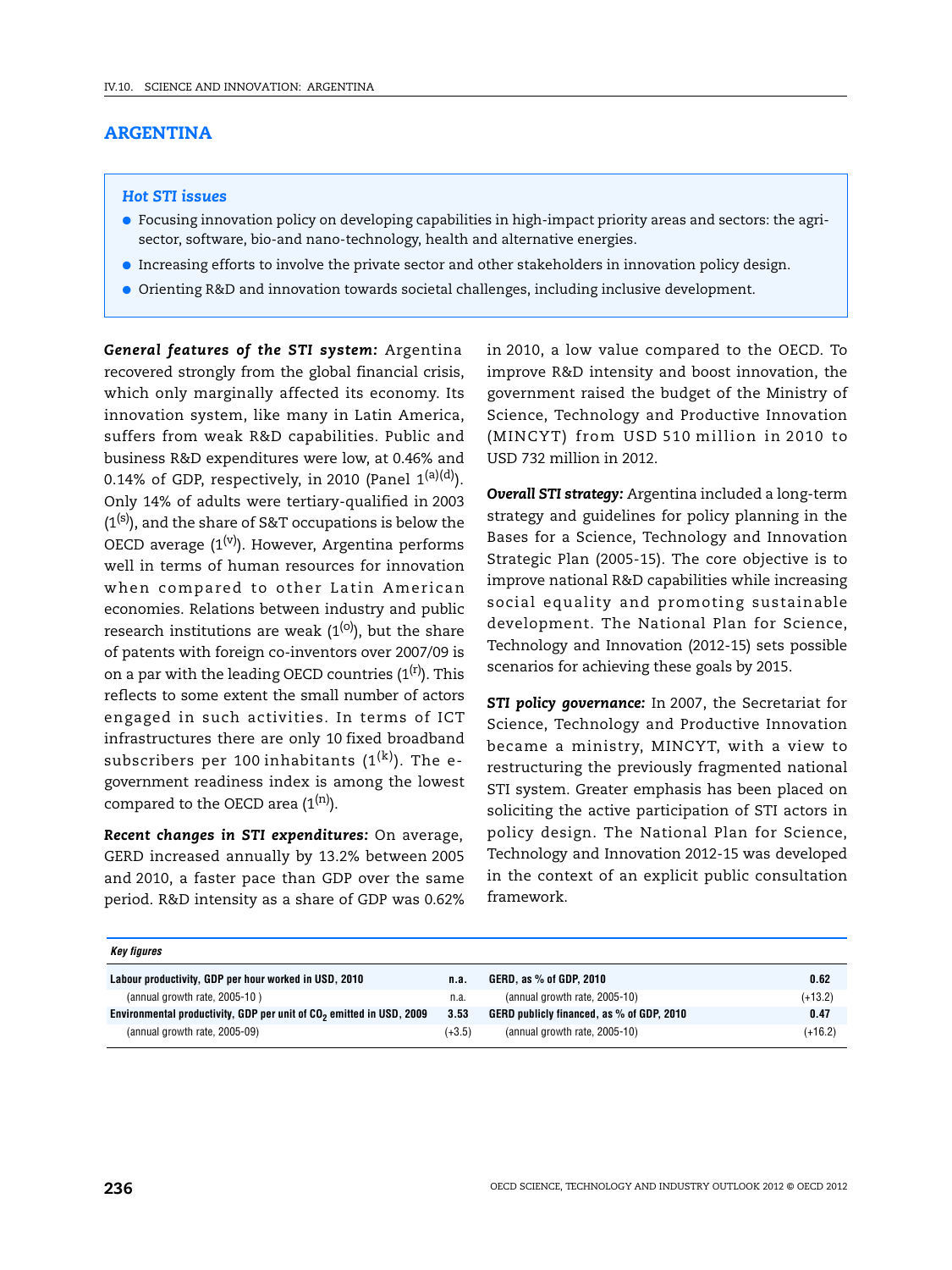

Figure 10.1. **Science and innovation in Argentina**

**Panel 1. Comparative performance of national science and innovation systems, 2011**

*Note:* Normalised index of performance relative to the median values in the OECD area (Index median = 100).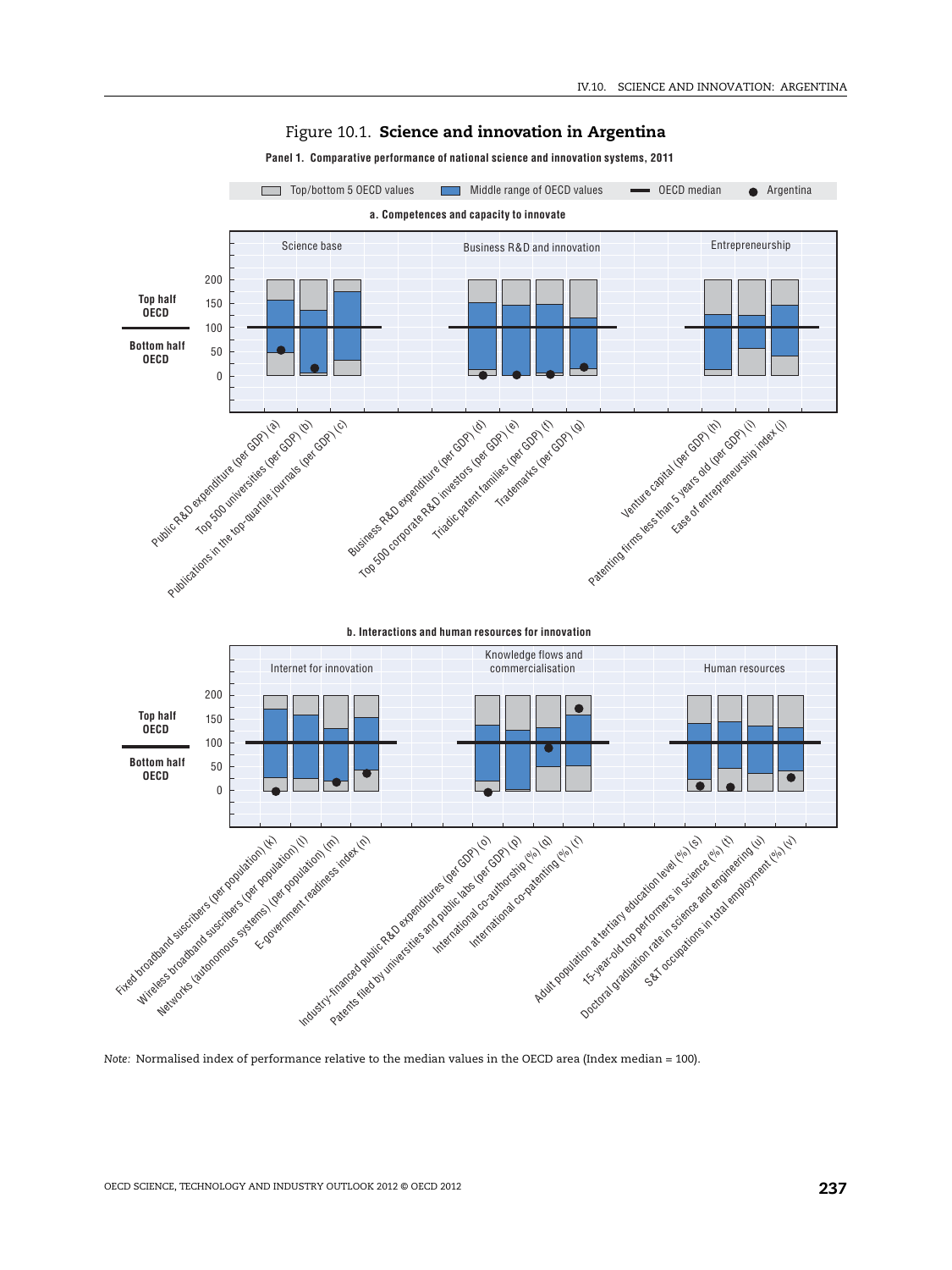*Business R&D and innovation:* The budget of the National Agency for Promotion of Science and Technology (ANPCYT), in charge of funding for business innovation, increased by 18% in 2010.

*ICT and scientific infrastructures:* The development of research infrastructures is one of the objectives of the Bases for a Science, Technology and Innovation Strategic Plan. To this end, the Federal Infrastructure Plan for Science and Technology 2008-11 allocated USD 97 million for the improvement and expansion of 50 research centres and associated institutions. The Technology Platform Projects programme supports the establishment of centres of excellence with advanced facilities in the areas of genomics, proteomics and structural biology, stem cells, pre-clinical tests with experimental animals, new materials, software engineering and bioinformatics.

*Clusters and regional policies:* The MINCYT has put more emphasis on cluster policies. The main instruments are the Productive Clusters Integrated Projects Programme (PI-TEC), which promotes the creation of clusters, and the Strategic Areas Programme (PAE), which was established in 2006 to foster the creation of knowledge clusters in priority sectors with high potential for economic and social impact.

*Knowledge flows and commercialisation:* To address weak linkages between academia and industry, the government established the sectoral funds, including FONSOFT for the software industry and FONSARSEC for areas critical for national socioeconomic development (agri-sector, health and energy). They have promoted the creation of 35 public-private partnerships in these strategic fields. Additionally, sectoral mobility of researchers is encouraged through programmes such as Researchers in Business and Scholarships in Businesses.

*Globalisation:* Argentina has signed several bilateral agreements to foster research co-operation. It also has several bi-national centres, such as the Centre of Plant Genomics with Spain, and the Centre for Research in Neurosciences, Cancer and Stem Cells with the German Max Planck Society. Moreover, the

government introduced the Raíces programme to reach out to expatriate researchers and encourage them to contribute to the national S&T system. The objective is both to create stronger links with expatriates and to encourage their return to Argentina.

*Human resources:* Argentina has already achieved the target of three full-time researchers for 1 000 employees set for 2015 in the Bases for a Science, Technology and Innovation Strategic Plan. Policy instruments to attain this objective include scholarship schemes to raise the number of students with tertiary education in specific strategic fields, and the National Research and Technology Council (CONICET), which plays a pivotal role in training of S&T human resources, had its budget increased threefold in recent years. Initiatives such as Eager Minds: Science and Technology and Education aim at raising awareness of science and increasing interest in research across society by encouraging scientists to visit schools.

*Emerging technologies:* MINCYT has identified areas in which R&D and innovation can foster economic growth and address social needs, specifically social inclusion and sustainable development, by drawing on Argentina's natural and dynamic advantages. These areas include the agri-sector, health, bioand nano-technology, as well as software. New sectoral funds have been established to support these policies. In 2009-10 FONSOFT had a budget of USD 24 million to promote R&D and technological upgrading in SMEs in the ICT sector by supporting their R&D projects, providing education projects, helping them export, and facilitating the creation and consolidation of such firms. Between 2009 and 2010, FONARSEC (agri-sector, health and energy), which is funded with grants from the World Bank and the Inter-American Development Bank, provided USD 88 million for 113 projects.

*Green innovation:* Some of MINCYT's sectoral funds address environmental and energy issues. Specific projects include a new bio-energy project for the development of alternative sources of energy and a fund for clean and safe water to provide arsenicfree water to isolated populations.